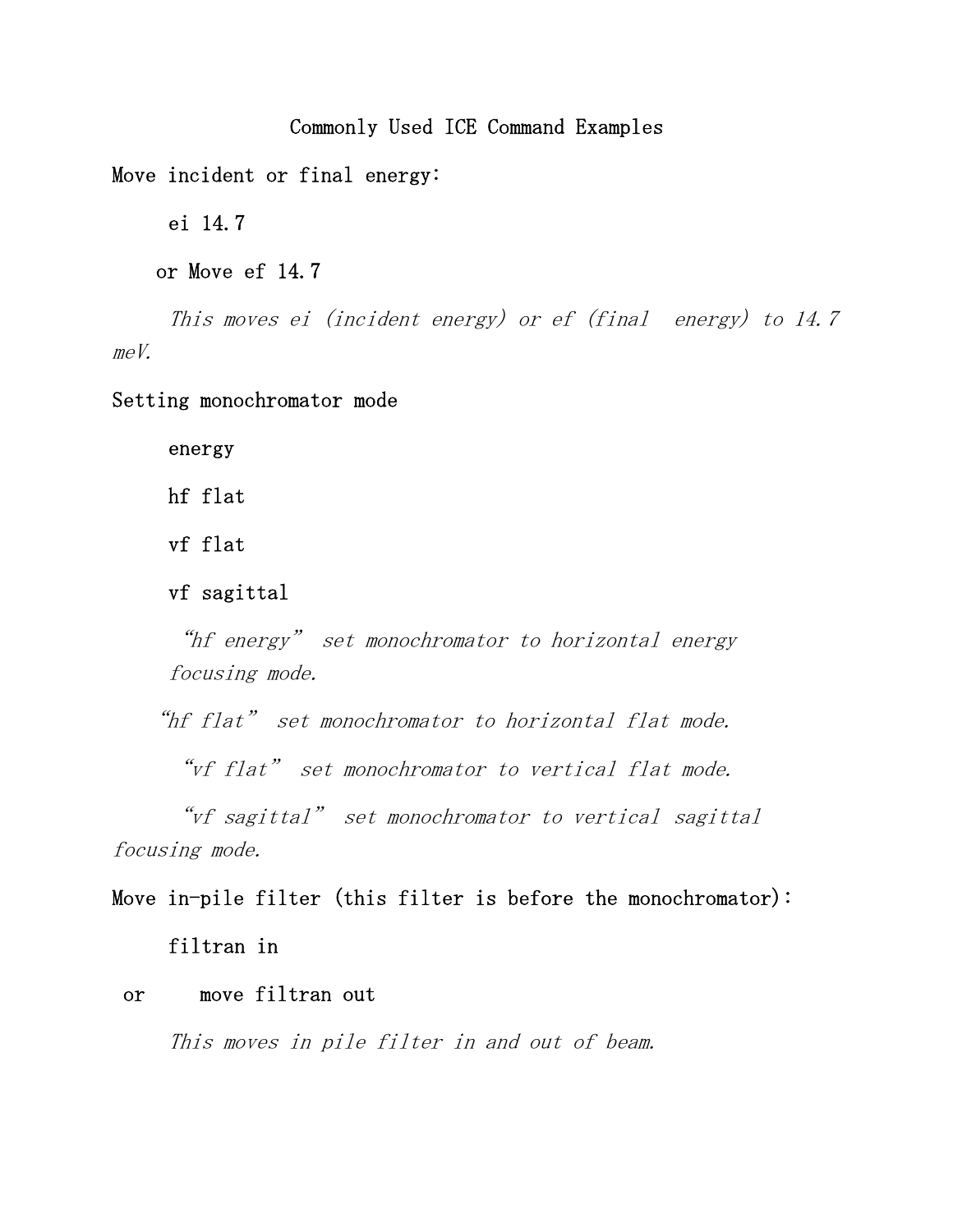set the collimator before monochromator

premonocoll open

move premonocoll 50min

move premonocoll 25min

move premonocoll 10min

This moves collimation before monochromator to open, 50 minute, 25 minute, and 10 minute.

# Monitor rate

#### rate

This command gives the monitor rate/second and monitor rate per minute.

# Move a motor:

A4 50.0

This moves A4 to 50 degrees. The destination is usually in degrees, but it is motor specific (the slits for example are in mm).

# Read a motor position or sample environment variable

Print A4

or Device read A4

Print temp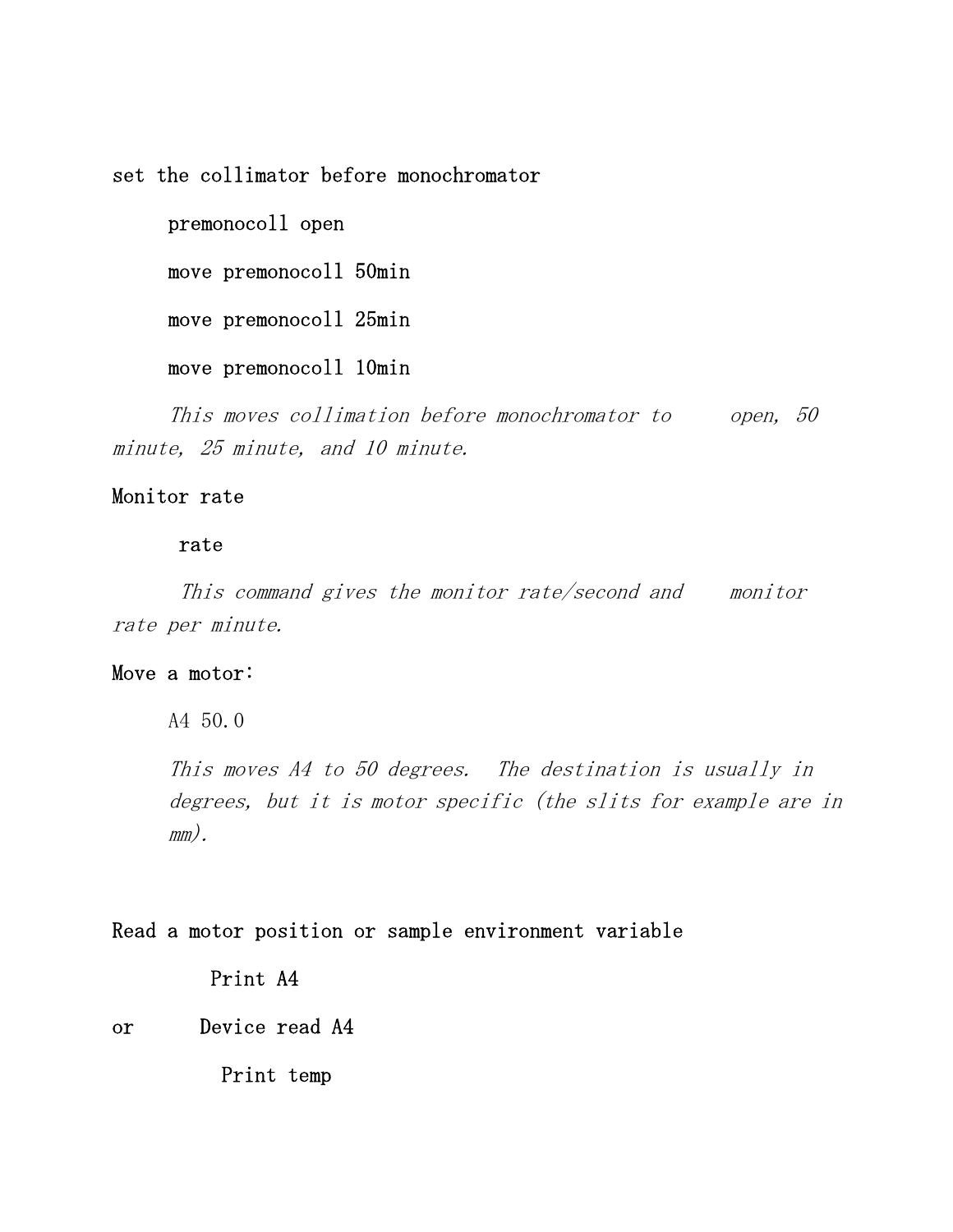or device read temp

# Print magfield

## or device read magfield

This reads and prints motor positions and sample environment variables.

# Update all motor or a particular motor position:

update

or

## update a4

This comand will interrogate server to update all motor position or a particular motor position (for example, a4)

# Move a motor relative to its current position:

#### MOVE A4 -RELATIVE 5

This moves A4 5 degrees in the positive direction from its current position. The destination is usually in degrees, but it is motor specific (the slits for example are in mm).

# Fix or Free a motor:

device fix a3

# device free a3

This fix or free motor a3. When a3 is fixed, if you run a scan, a3 will not move. However, "gmove a3 "h command will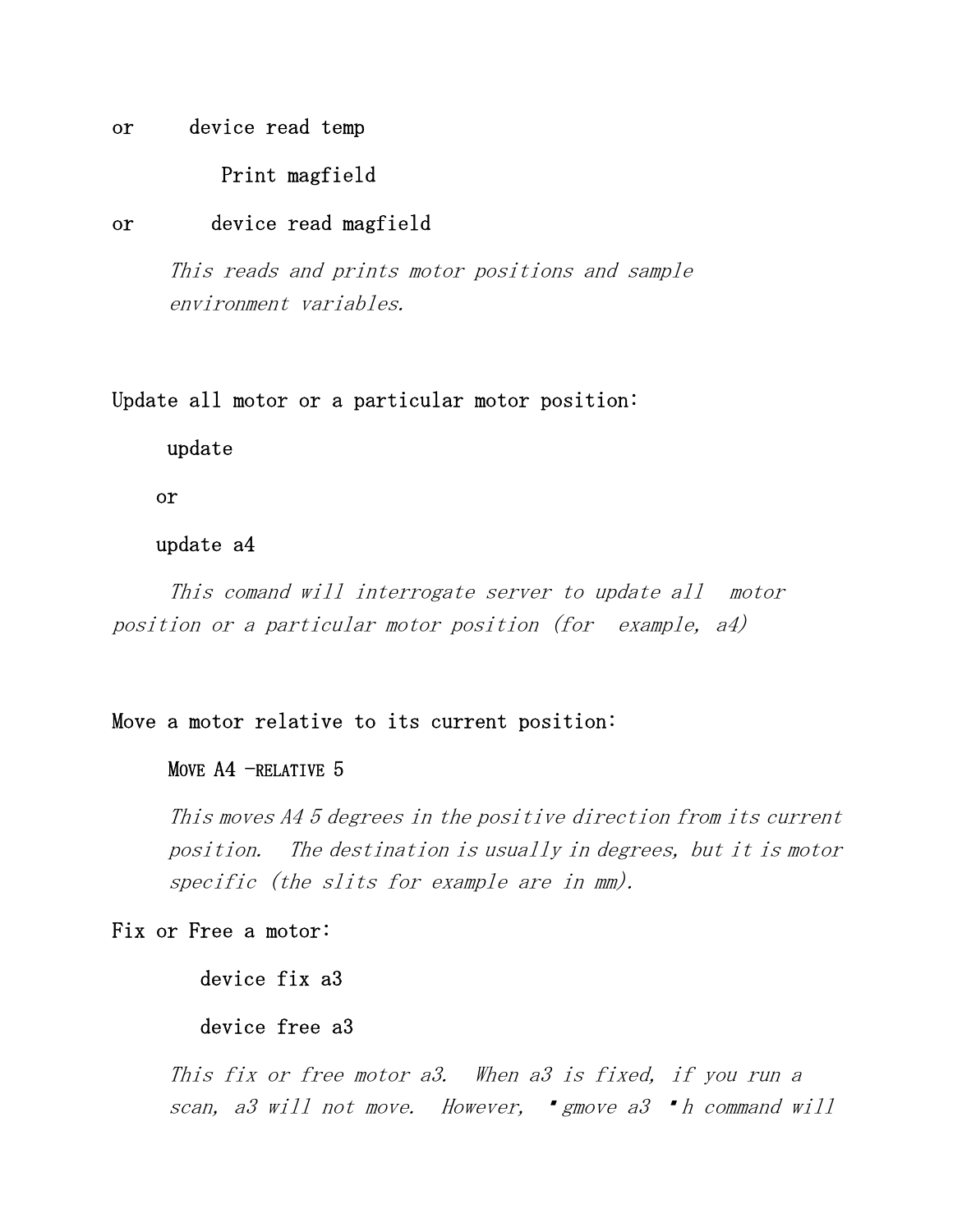move a3.

# Redefine the software position of a motor:

# DEVICE SET A3 20

The changes the zero of A3 such that the software position of A3 is now 20. This does NOT change the hardware position of A3. Caution: make sure you do not use this command on  $AI$ ,  $A2$ ,  $A4$ ,  $A5$ , A6 without checking with instrument scientist.

#### HOW TO HOME SLITS:

DEVICE ACTION SMPLWDTH HOME

DEVICE ACTION SMPLHGHT HOME

device action bksltwdth HOME

DEVICE ACTION BKSLTHGHT HOME

 THIS WILL HOME (REZERO) THE WIDTH AND HEIGHT OF SLITS BEFORE (SMPLWDTH AND SMPLHGHT) AND AFTER (BKSLITWDTH AND BKSLTHGHT) SAMPLE.

# CHANGE A SAMPLE " FS TEMPERATURE:

MOVE TEMP 150.7

This changes a temperature to 150.7 degrees Kelvin.

Set properties of temperature/magnetic controller

device setproperty temp tolerance 0.1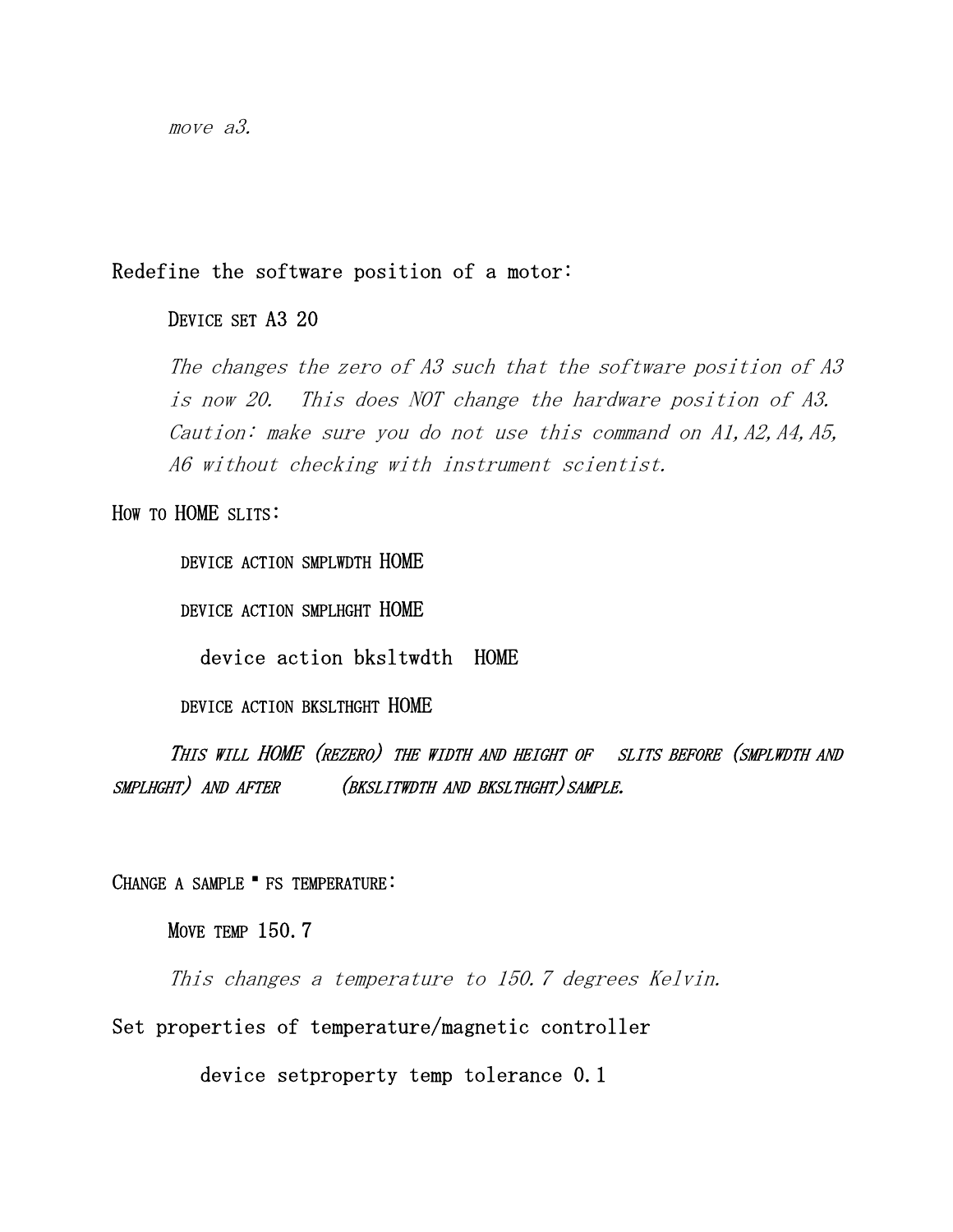This will set the tolerance for temperature or magnetic field.

Get properties of temperature/magnetic controller

device getproperty temp tolerance

device getproperty magfield tolerance

This will get the tolerance for temperature or magnetic field.

Change the magnetic field to which the sample is exposed:

Move magfield 2.5

This changes a magnetic field to 2.5 Tesla.

Turn on or off persistance mode:

device setproperty Magfield persistenceflag 0

device setproperty Magfield persistenceflag 1

This turn off  $(0)$  and on  $(1)$  for persistence mode for superconducting magnet (Oxford11T)

Perform a count against time: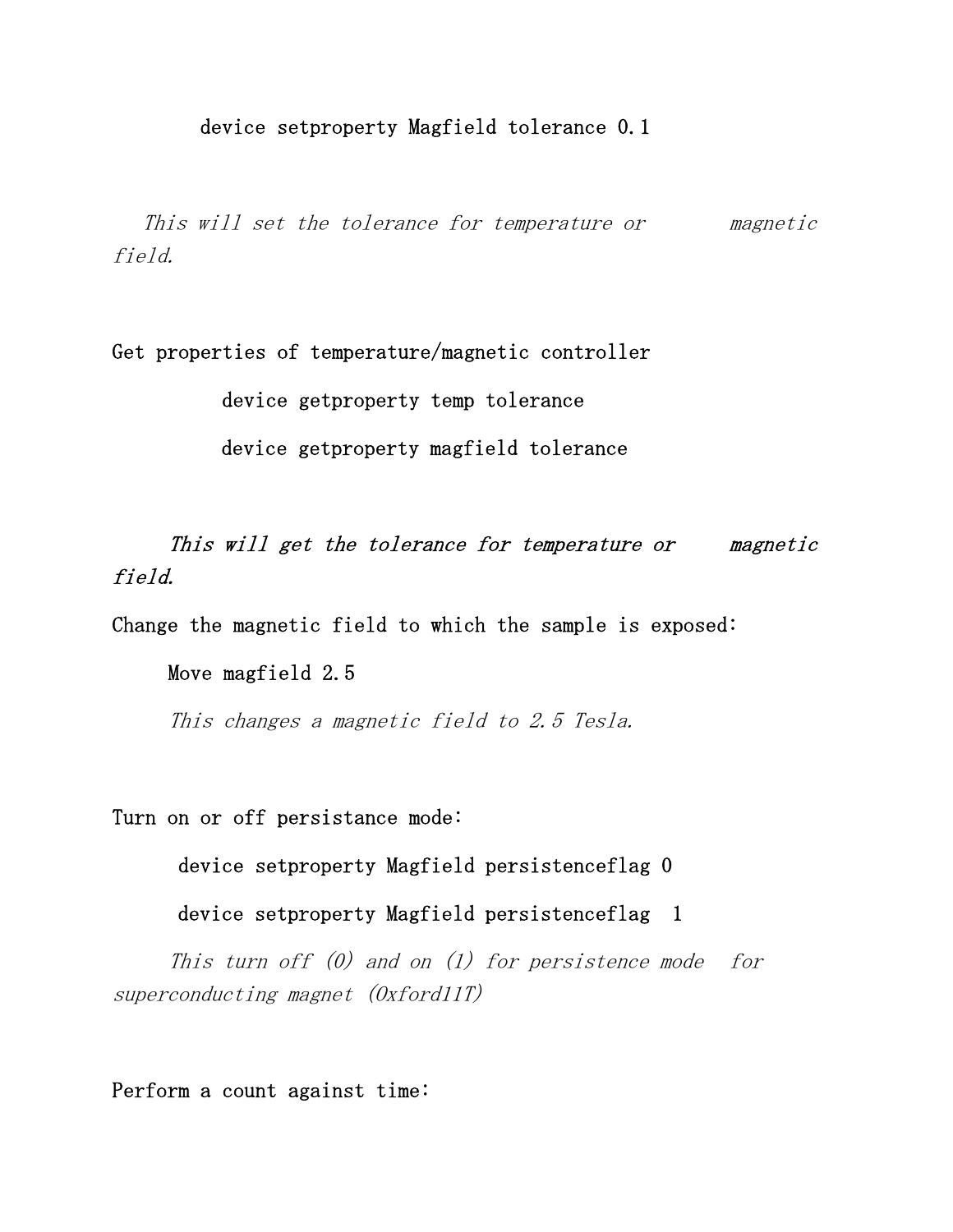Ct/t 100

# or CountAndPrint time 100

 Either of these commands counts for 100 seconds. Monitor and detector counts are printed. It is also often used as a "waiting" command (for example, use this command to wait for 100 seconds).

## Perform a count against the number of monitor counts:

CT/M 10000

OR CountAndPrint monitor 10000

Either of these commands will count for 10000 monitor counts.

# Activate or deactivate the PSD detector:

#### DEVICE ACTIVATE PSDCOUNTER

# Device deactivate PSDCounter

This will cause the PSD detector to be used/not used when performing a count. Deactivating the PSD detector will make scans run faster, but it will not collect any data.

#### Setting the detector mode:

#### SETDETMODE DD

 This sets the detector mode to DD. The other available detector modes are: SD and PSD.

Getting the detector mode: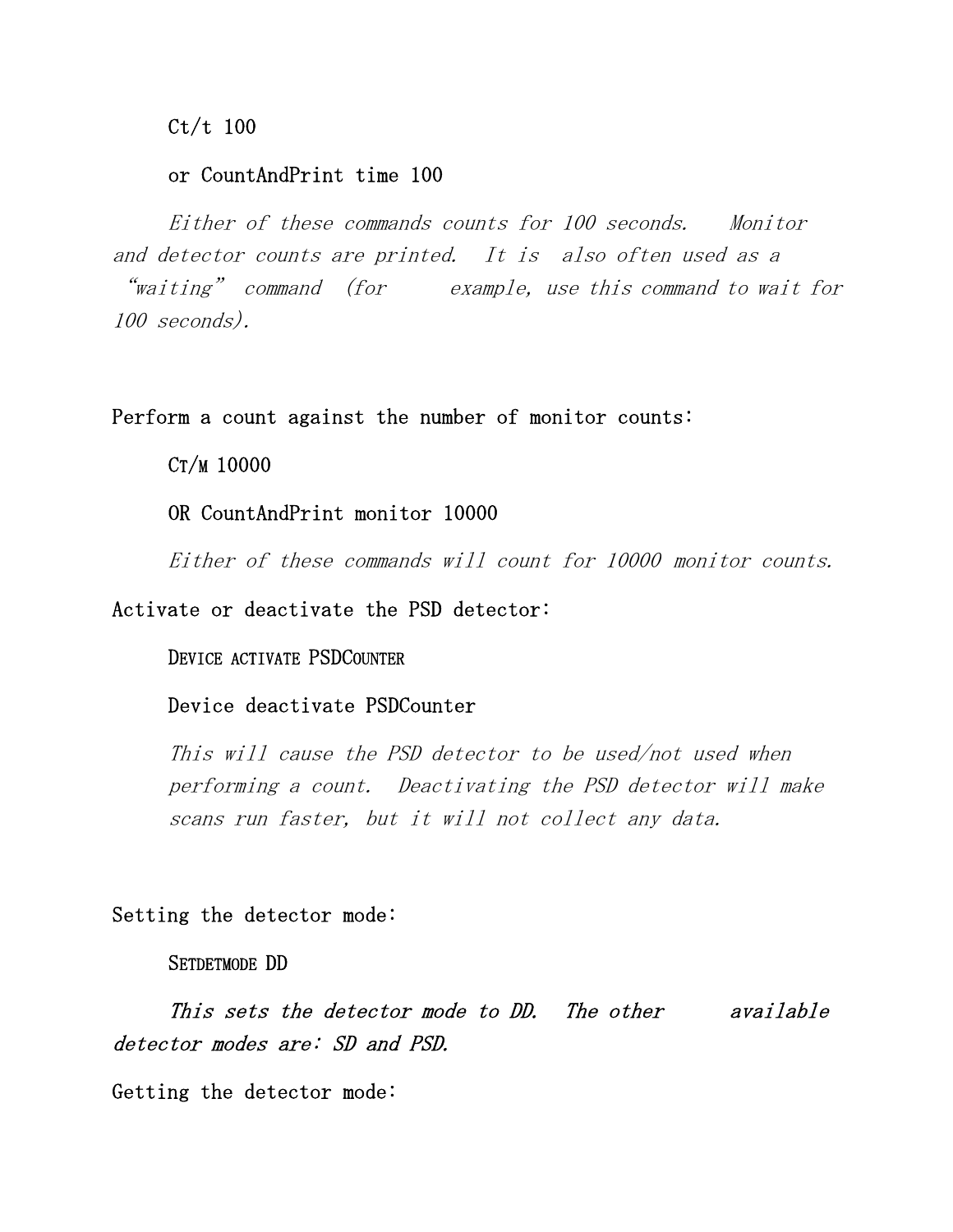#### Getdetmode

This gets the detector mode. The modes are DD, SD, PSD.

# Setting the analyzer mode:

#### SETANALZYERMODE FLAT

The other available mode is: energy.

# Getting the analyzer mode:

GETANALZYERMODE

 This returns the current analyzer mode. The available modes are: flat and energy.

Setting the collimator (inside analyzer house) mode:

## SETCOLLMODE OPEN

This sets the collimator  $\mathbf{f}$  is mode to OPEN. The other available modes are: OUT, RC, 50, 25 and 10.

Getting the collimator (inside analyzer house) mode:

# Getcollmode

 This returns the current collimator mode. The available modes are OPEN, OUT, RC, 50, 25 and 10.

Parking positions for PSD-2axis mode with radial collimator: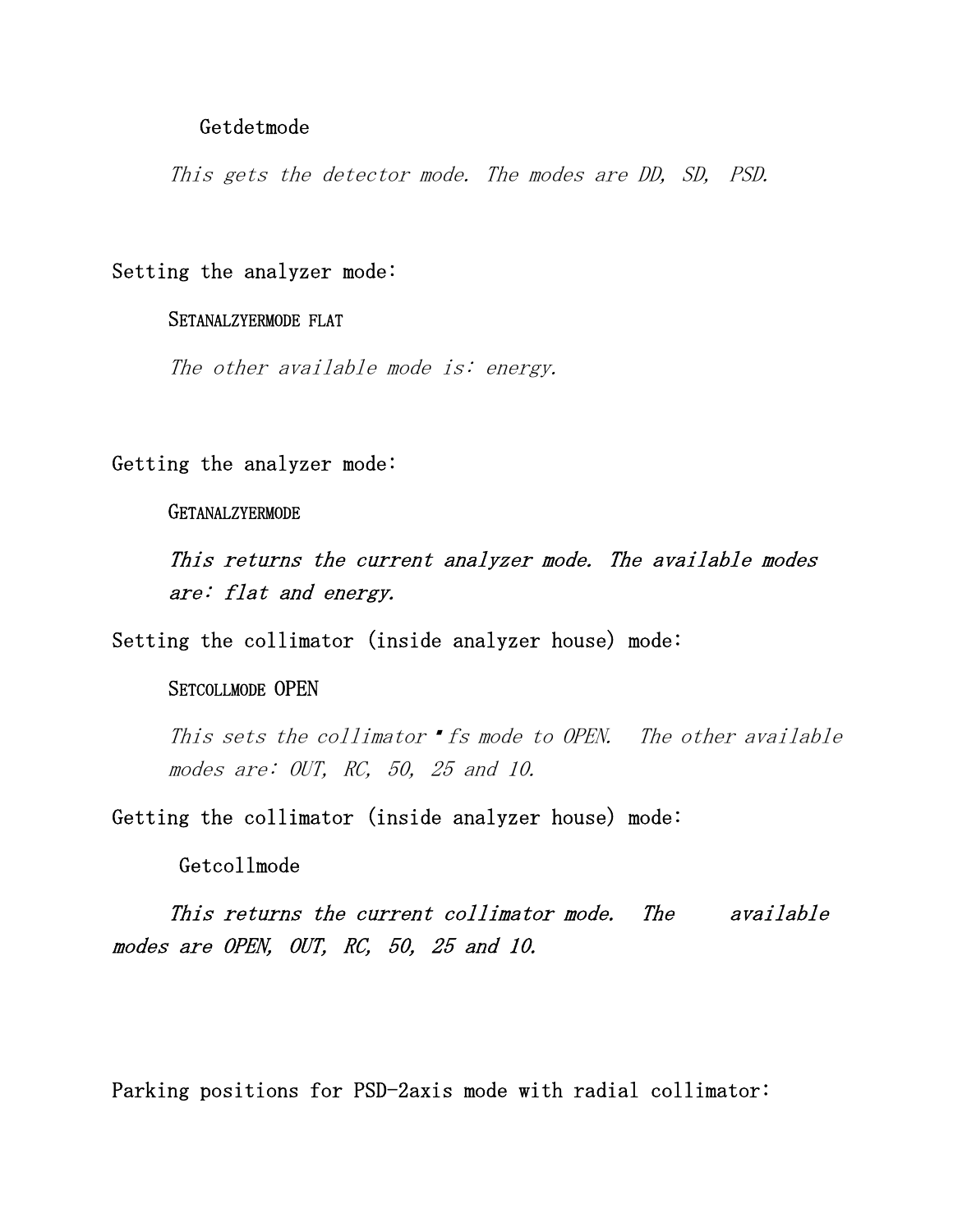move collsoller 63

move collrc 260

Parking positions for SD-3axis energy focusing mode with radial collimator:

move diffdet 205 (only  $\bullet$  gsuperuser  $\bullet$  h can do it )

move collrc 260

# Running a peak scan:

# FINDPEAK A3 5 1 MONITOR 5000 DETECTOR -ACCEPT

This performs a peakscan around the current position of A3. It will scan 5 degrees in both directions with a step size of 1. At each point it will count for 5000 monitor counts and use the detector reading to determine the fit. The -accept option causes the instrument to drive to position of the calculated peak when the scan concludes.

# FINDPEAK A3 5 1 TIME 5 MONITOR  $-$ ACCEPT  $-$ T 0.1 –FUNC POLY3

This performs a peakscan around the current position of A3. It will scan 5 degrees in both directions with a step size of 1. At each point it will count for 5 seconds and use the monitor reading to determine the fit. The -accept option causes the instrument to drive to position of the calculated peak when the scan concludes. The  $-t$  0.1 option causes the software position of A3 to be set to its initial position before the scan, after A3 has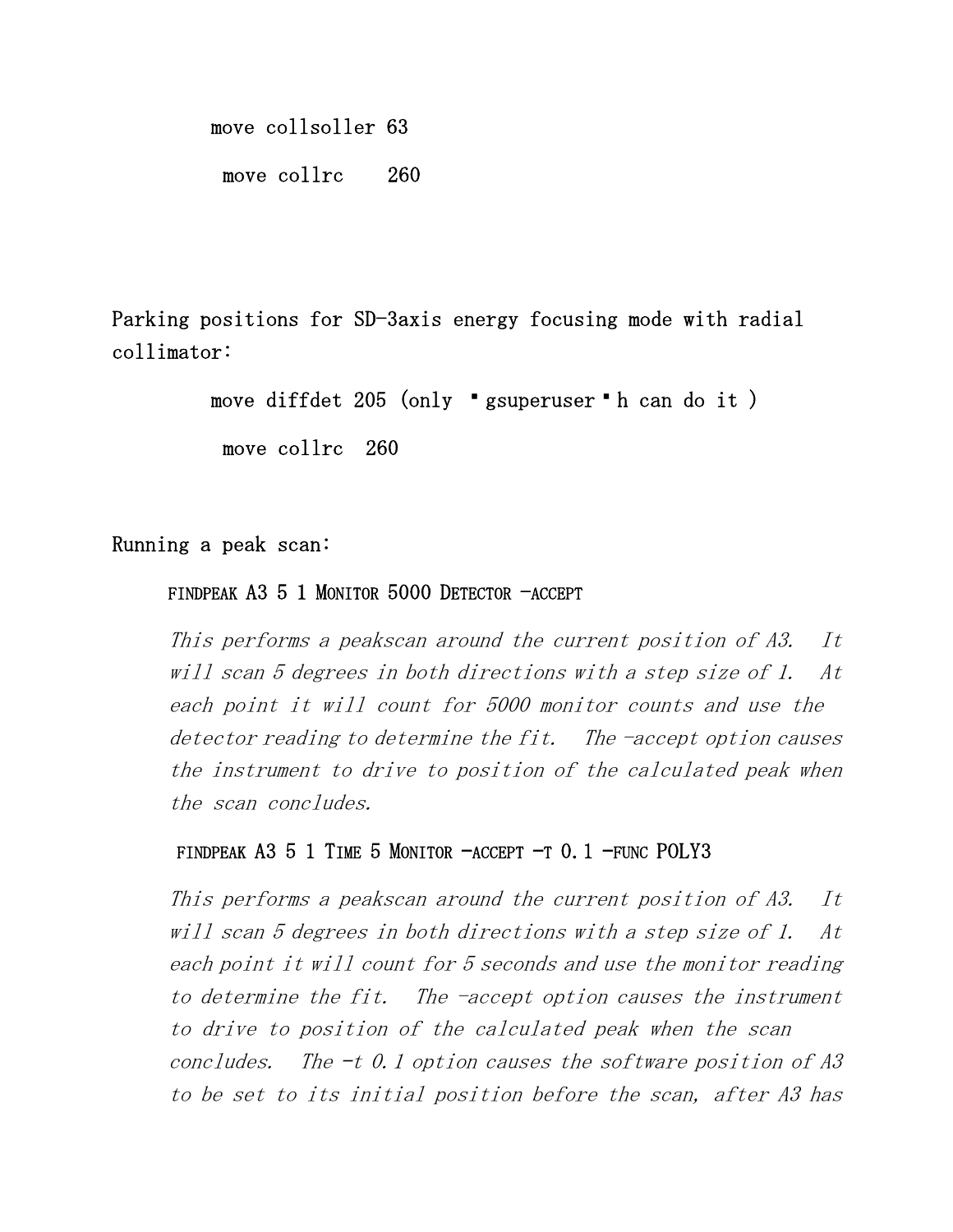been moved to the calculated peak. This effectively changes the zero of A3 so that it now measures the original software position while being at the peak position. The -func POLY3 causes the fitting function to be changed from the default Gaussian fit to a 3rd order polynomial fit.

# findpeak  $A4$  5 1 Time 5 Detector  $-$ bragg  $A3$   $-$ lattice

This will perform a theta-2theta scan and calculate d-spacing using the fitted peak position.

# Define lattice parameter:

CorrectLattice  $4 -c$ 

# correctlattice 2 -a

This command will update the lattice parameter (for example: c or a) from the  $d-$  spacing calculated from  $A3- A4$ scan performed around ((004) or (200)).

## Running a scan:

#### scan runscan scanname

#### or run scanname

This command will run the scan named "gscanname" h. For example, scan runscan E200 (or run E200 will run scan named  $gE200$   $h$ .

```
Dryrun a scan :
```
# scan dryrun E200

This command will dryrun scan maed  $gE200$   $\blacksquare$ h. It will